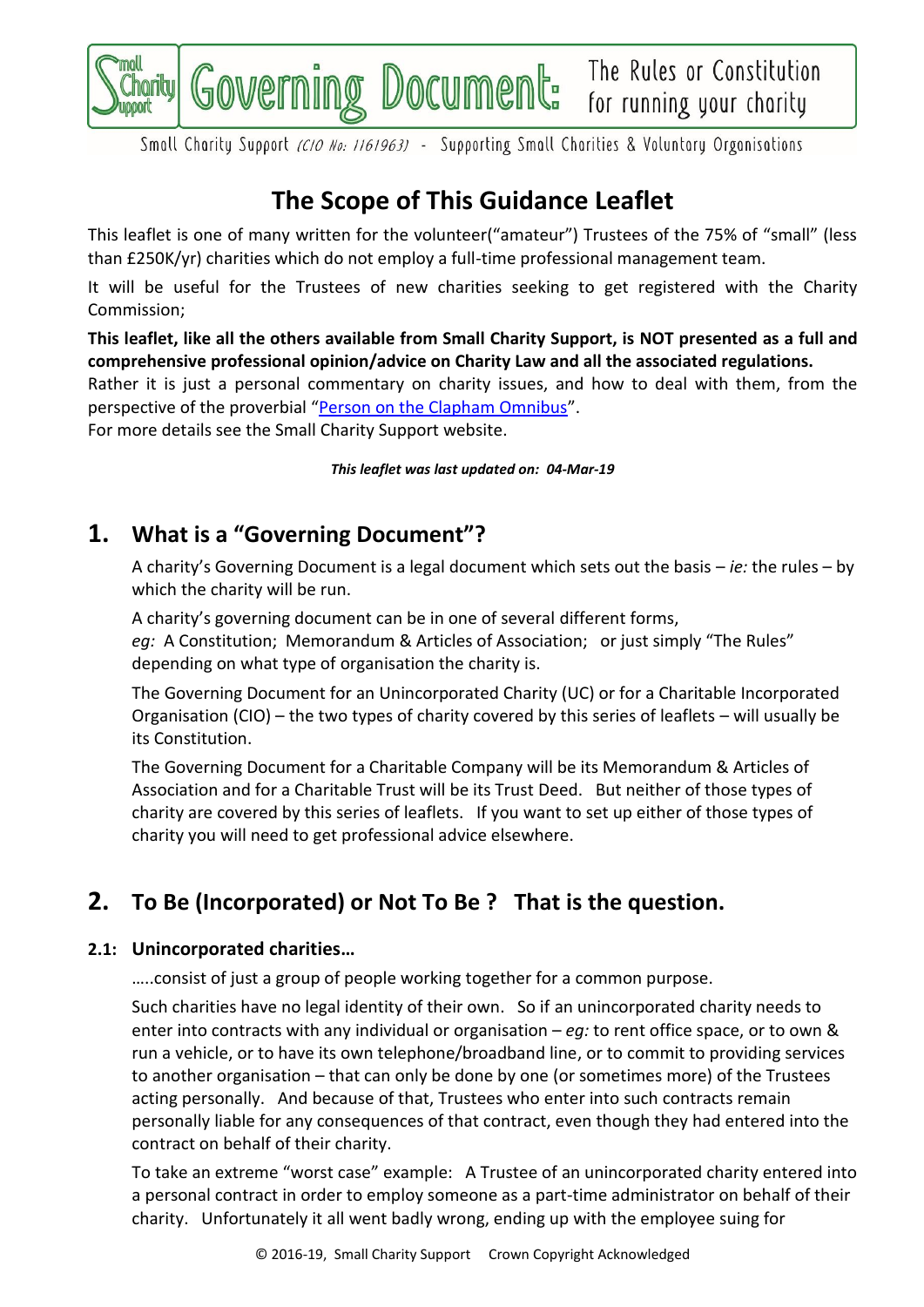recompense in an employment tribunal. It was the individual Trustee who personally had to bear the full cost of that – legal fees, compensation, everything !!! In such situations, even if the charity was able & willing to help out (charity law might prevent the charity's funds being used for such purpose), if it had insufficient funds to meet all the costs incurred the individual Trustee(s) would still be obliged to find them from his/her/their own pocket.

## **2.2: Incorporated Charities…**

…..have a legal identify of their own and can enter into contracts in their own right.

Consequently, if something goes badly wrong it is the charity, and not its individual Trustees, which becomes liable to recompense any person or organisation who suffered loss as a result. If the charity does not have sufficient funds to pay all the compensation it becomes insolvent and would probably have to close down and the injured person/organisation would not get all the compensation they were entitled to.

It initially sounds a bit of "a no-brainer"!! Why would any charity not want to be registered as Incorporated in order to provide its Trustees with appropriate protection?

The answer, if you think about it, is equally obvious.

If charity Trustees are to be protected by law against the consequences to others of things "going wrong" in their charity then it is only equitable that the law should also provide some protection to those who might be harmed as a consequence of something that the charity did, or did not do.

That protection of others comes in the form of much tighter legal regulation and control of incorporated charities – ie:

- a) there is much more rigorous scrutiny of what the charity is being set up to do, and how it proposes to do it.
- b) They are obliged to have their Annual Report and Accounts independently examined and signed off in accordance with the Charity Commission directives (which are quite rigorous: see:

*[https://www.gov.uk/government/publications/independent-examination-of-charity-accounts-trustees-cc31\)](https://www.gov.uk/government/publications/independent-examination-of-charity-accounts-trustees-cc31))*

c) And their Annual Report and Accounts must be submitted to the Charity Commission which publishes them on-line for anyone to look at.

In short: the administrative responsibilities of running/managing an incorporated charity are more demanding than those for an unincorporated charity.

But don't think that registering a charity as incorporated gives the Trustees carte blanche to do what they like regardless of the consequences for others. All charity Trustees, regardless of the status of their charity, are required to act responsibly and in accordance with their charity's constitution (and, in particular, their legally defined charitable purposes which are an integral part of the constitution). Trustees of incorporated charities who step outside of what their constitution allows (including inappropriate use of the charity's funds as well as causing harm to other) can still be held personally liable for the consequences, even if their actions were due to carelessness or negligence rather than intentioned.

## **3. Trustees, Members, Friends/Supporters? Roles & Responsibilities**

This is one of the areas where the law seems somewhat obscure and confusing.

The Charity Commission guidance publications on Membership charities (*ie:* charities which have a formal membership structure in addition to their Trustees) is now rather dated (last revision 2004).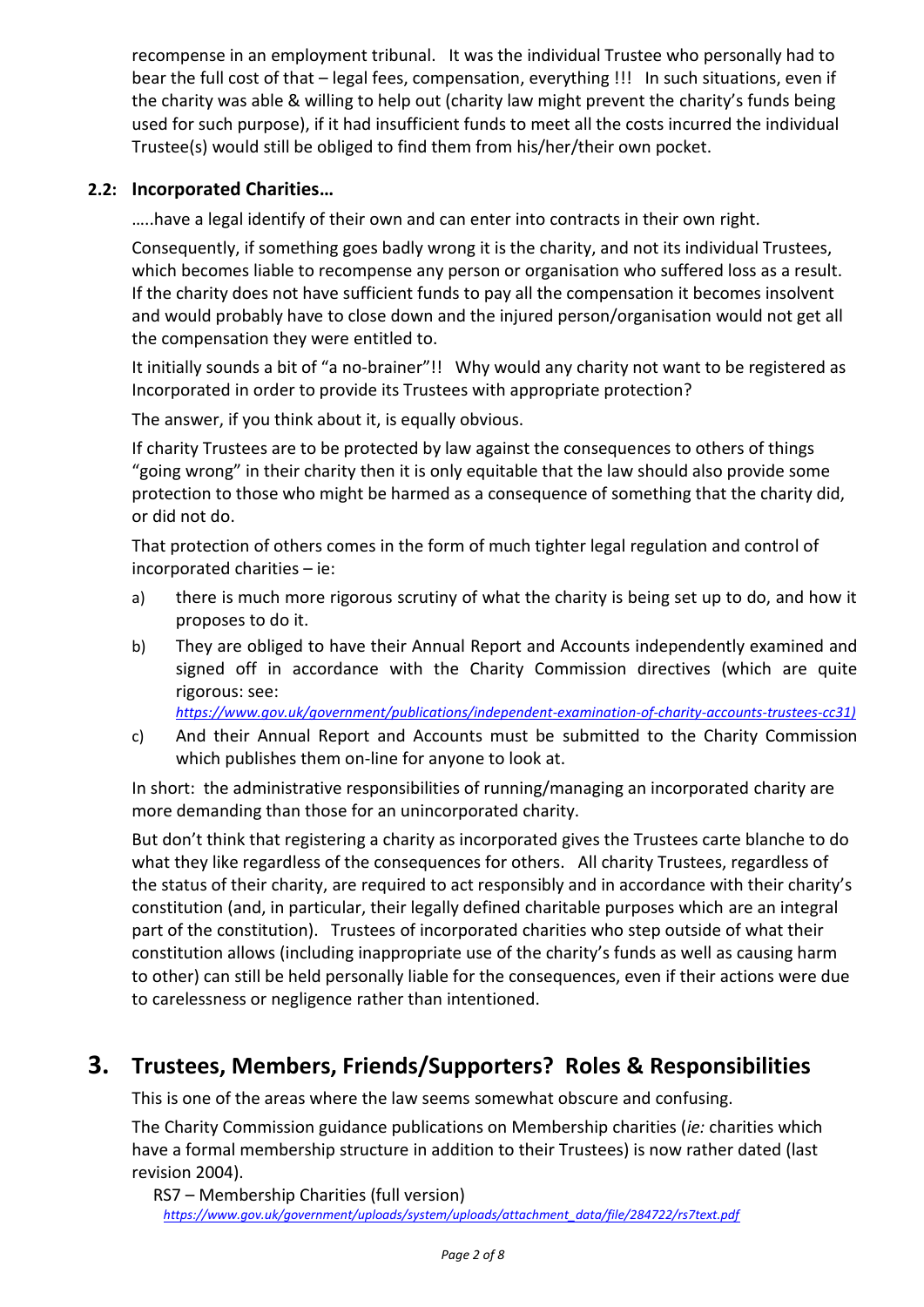The main conclusions were:

- Properly managed, membership brings a lot of benefits to a charity by promoting inclusion of charity's supporters, volunteers and donors;
- Where difficulties arise it is usually due to poor understanding of the different roles and responsibilities of different members (*ie:* of Trustees and Members), particularly in the small number of cases where lack of knowledge of such differences is exploited to promote partisan opinions.

This series of leaflets deals with 4 types of membership structures for small charities:

- a) Very small unincorporated charities the members of which are usually just the Trustees;
- b) Small unincorporated charities which have a membership from which Trustees are appointed;
- c) Foundation Charitable Incorporated Organisations in which there are only Trustees (all of which are required by law to also be Members);
- d) Association Charitable Incorporated Organisations in which there are both Trustees and Members.

### **3.1: Charitable Incorporated Organisations (CIOs)**

Charitable Incorporated Organisations are required by law to have BOTH Trustees AND Members. AND all Trustees must also be Members of the CIO.

#### *ie:* **the Trustees of CIOs "wear two hats" – they are Trustee-Members.**

There are two models of CIOs – A Foundation model and an Association model. The main difference is that Foundation CIOs have only Trustee-Members – it has no Members who are not also Trustees – whereas Association CIOs has both Trustee-Members and Members who are not Trustees.

The Charity Commission Model Constitution for an Association CIO defines the duties and responsibilities of Trustees and Members as being to:

**Trustees:** *"…manage the affairs of the CIO and may for that purpose exercise all the powers of the CIO ….. in the way he or she decides in good faith would be most likely to further the purposes of the CIO"*;

**Members:** *"…exercise his or her powers as a member of the CIO in the way he or she decides in good faith would be most likely to further the purposes of the CIO"*.

In the Model Constitutions for both types of CIOs the powers of Trustees are all the powers that the CIO has to function as a charity, namely to:

- a) borrow money;
- b) buy, sell, lease or rent property;
- c) employ staff
- d) invest the charity's money
- e) do anything else needed to further the charity's purposes.

But the Model Constitutions also specify some things that Trustees CANNOT do – those are powers given exclusively to Members, namely to:

- <span id="page-2-0"></span>f) amend the Constitution (though amendments to clauses which might affect the charitable status of their charity require the approval of the Charity Commission);
- g) approve the amalgamation of their charity with another charity;
- h) wind up their charity;
- <span id="page-2-1"></span>i) appoint or dismiss Trustees (though Trustees have some interim powers in this respect)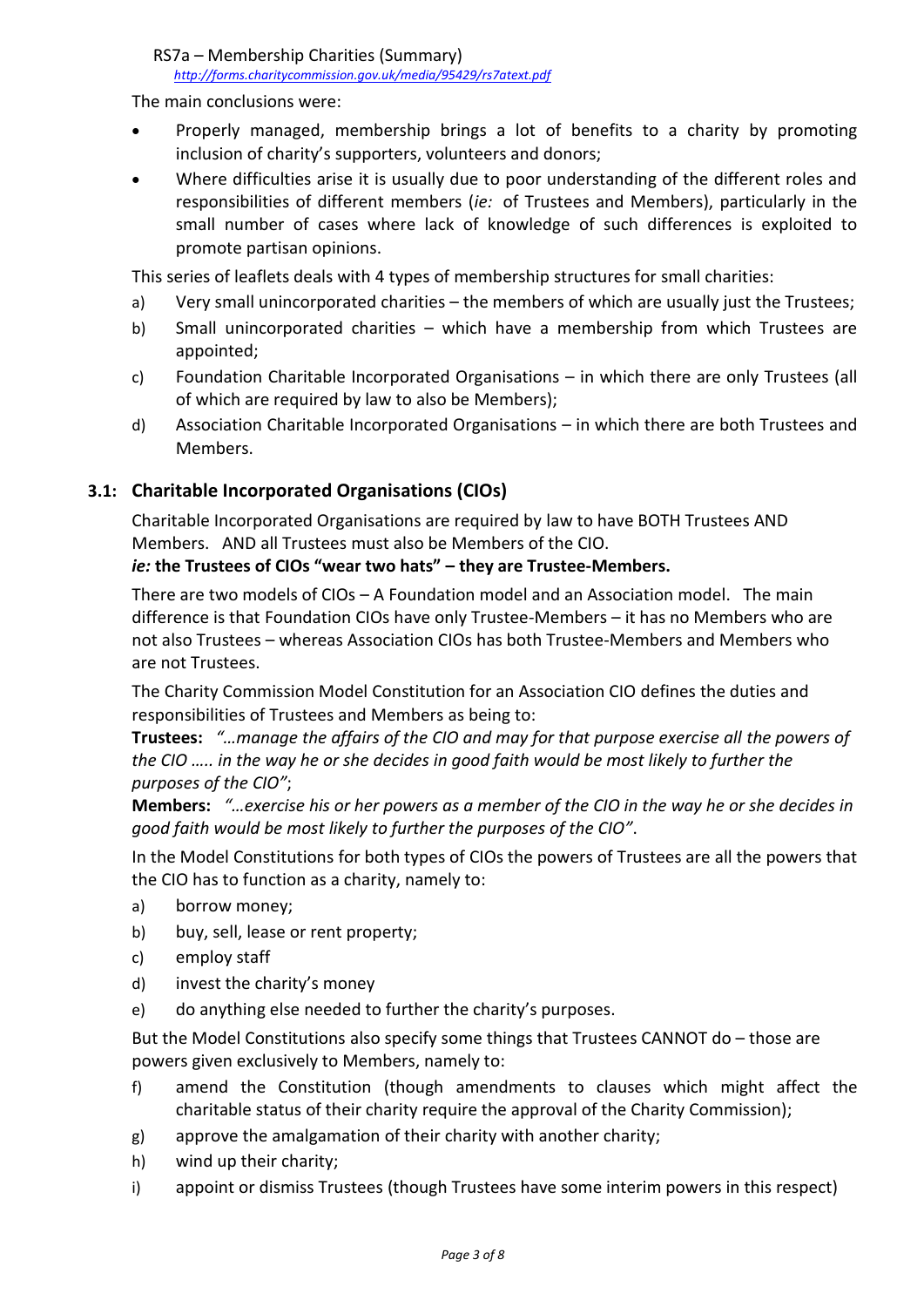In practice this means that:

although the responsibility and powers for the day-to-day running the charity (*eg:* appoint a member of staff or fund a new project) in accordance with its Constitution lies exclusively with the Trustees, acting through their Trustees Meetings, and does not require the approval of Members;

if the Trustees wish to make constitutional changes, as specified in [f\)](#page-2-0) to [i\)](#page-2-1) above, they have to "swap hats" to become Members and convene a General Meeting of ALL the members of the charity (even though, in the case of a Foundation charity, "all the members of the charity" are just the Trustees themselves);

in the case of the Association Model for a CIO (*ie:* with Members in addition to Trustees) although it would be a very unwise Board of Trustees which ignored and disregarded the views of the charity's Members, in legal terms the Membership has no powers to dictate to the Trustees how the charity is to be run and managed beyond either making changes to the Constitution or by dismissing Trustees and appointing others in their place (or both!).

## **3.2: Unincorporated Associations**

The Charity Commission Model Constitution for Unincorporated Associations only provides for charities having Members as well as Trustees, and in that respect is essentially the same as for Association CIOs. As with CIOs, it is the Trustees who have the responsibility and powers to run and manage the charity while the Members have only limited powers to change the Constitution and to appoint trustees. And as all Trustees of Unincorporated Associations must also be Members of their charity they, too, so must "swap hats" depending on the nature of the business (and, therefore, the type of meeting – Trustees meeting or General meeting), to be transacted.

### **3.3: Other Types of "Members"**

It is legal – but not recommended – for the Constitution of a charity to include provision to create special classes of Members, each with their own voting rights. This gets very complicated very quickly and is beyond the scope of this leaflet. So if you are thinking of creating special classes of Members with different voting rights you will need professional advice.

However, the Model Constitutions for Association (Trustees + Members) do contain provisions for the CIO to create what it calls "informal" (*ie:* "non-voting") Members if they wish. This can be useful if the charity wants to recognise volunteers, supporters, donors (and others) as "belonging to" the charity – *eg:* get regular newsletters, are able to attend meetings (including the AGM), but without them having to take on the obligations of full Membership (*eg:* the obligation to make a financial contribution if the charity winds up in debt).

They do, of course, not have the right to vote at meetings and are not included when calculated whether the meeting is quorate.. And unless the Constitution specifically allows it, they do not have the RIGHT to speak at meetings (though they are usually allowed to speak if they wish).

## **3.4: The Pros & Cons of Membership**

As the Charity Commission Review RS7, Membership Charities, points out, having a membership structure can bring into the charity a diverse and valuable range of views, opinions and expertise – and builds valuable bridges and networks between donors, volunteers, supporters, staff and beneficiaries to enhance the quality and value of the charities outputs and outcomes.

Two of the "cons" of having a membership structure are administrative:

a) The legal necessity to make/keep an accurate, relevant and up-to-date list of members (including their membership status, *eg:* date of joining/leaving, contact details,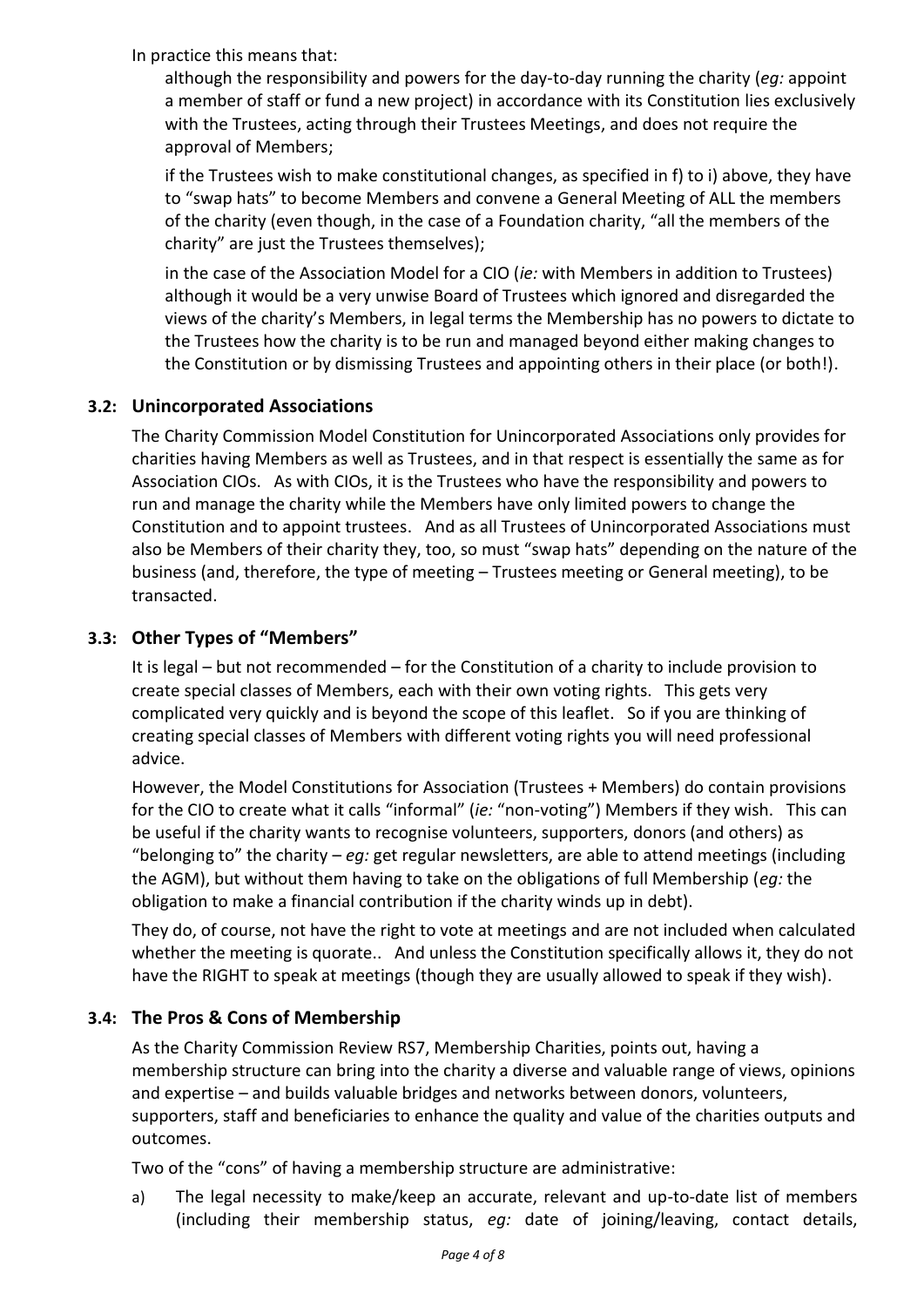qualifications) can create a significant administrative overhead which, inevitably, has to be paid for from donor funds;

b) The administrative overheads of having to comply with the legal requirement to keep members adequately informed (*eg:* copies of minutes and other documents relating to General Meetings of members) and to make arrangements for them to participate in General Meetings (*eg:* arrangements for proxy and or postal voting).

But a much bigger potential problem – which has little to do with whether or not a charity has, or wants, a membership structure – comes from the way in which the roles and powers of a charity are split between Trustees & Members.

The potential confusions inherent in that split are significantly exacerbated by the fact that the same individuals in some circumstances are required to exercise the power and responsibilities of Trustees while in other circumstances the powers and responsibilities of Members. AND there is yet further inherent confusion in allowing some people to be called Members without having any of the powers and responsibilities of Members at all (*ie:* as "Informal" or "non-voting" Members).

As the Charity Commission Review RS7 points out, Trustees & Members not properly understanding the distinctions and overlaps of their respective legal responsibilities and obligation is the most common cause of disputes and acrimony in Membership Charities. This is particularly so when Members feel that they are entitled to have much greater control over the way that their charity is run than their rather limited Constitutional powers.

## **3.5: Which Structure to Choose When Setting Up a New Charity?**

When first setting up a charity it is important to bear in mind that it is quite easy to change from a governance structure in which its Trustees are its only Members (in the sense of formal Members with full powers and voting rights as defined by the Constitution) – *ie:* a "Foundation" structure – to a governance structure which has both Trustees and additional Members with full powers – *ie:* an "Association" structure.

Provided that nothing else in the Constitution changes (*ie:* there is no change in the charitable purposes or the powers of Trustees), changing from a Foundation (Trustees only) structure to an Association (Trustees + Members) requires little more than the Trustees – wearing their "Members" hats – proposing and approving the appropriate change to the Constitution and then notifying the Charity Commission of the change for its approval.

Changing from an Association (Trustees + Members) structure to a Foundation (Trustees only) structure is much more complicated because it is ONLY the Members who can approve the change in the Constitution which will remove all their rights as Members. It's like "asking turkeys to vote for Christmas".

So, whilst it is theoretically possible – and if the Members are willing to approve the change – it is similarly just a case of notifying the Charity Commission of the change (again, provided that there is no change in the charitable purposes or the powers of Trustees), in practice getting Members to abdicate their powers can be more contentious.

So unless there is an unavoidable compelling reason to set up a charity initially with a Membership Constitution, it is generally better to set up the charity first with a "Trustees Only" Constitution, if necessary with provision for a non-voting Membership.

Then, if a full Membership Constitution is subsequently found to be necessary it can easily be implemented.

After-all, a good well-connected and transparently run charity will be communicating with and listening to its "Members" and implementing their suggestions and recommendations whether or not those Members have formal voting rights.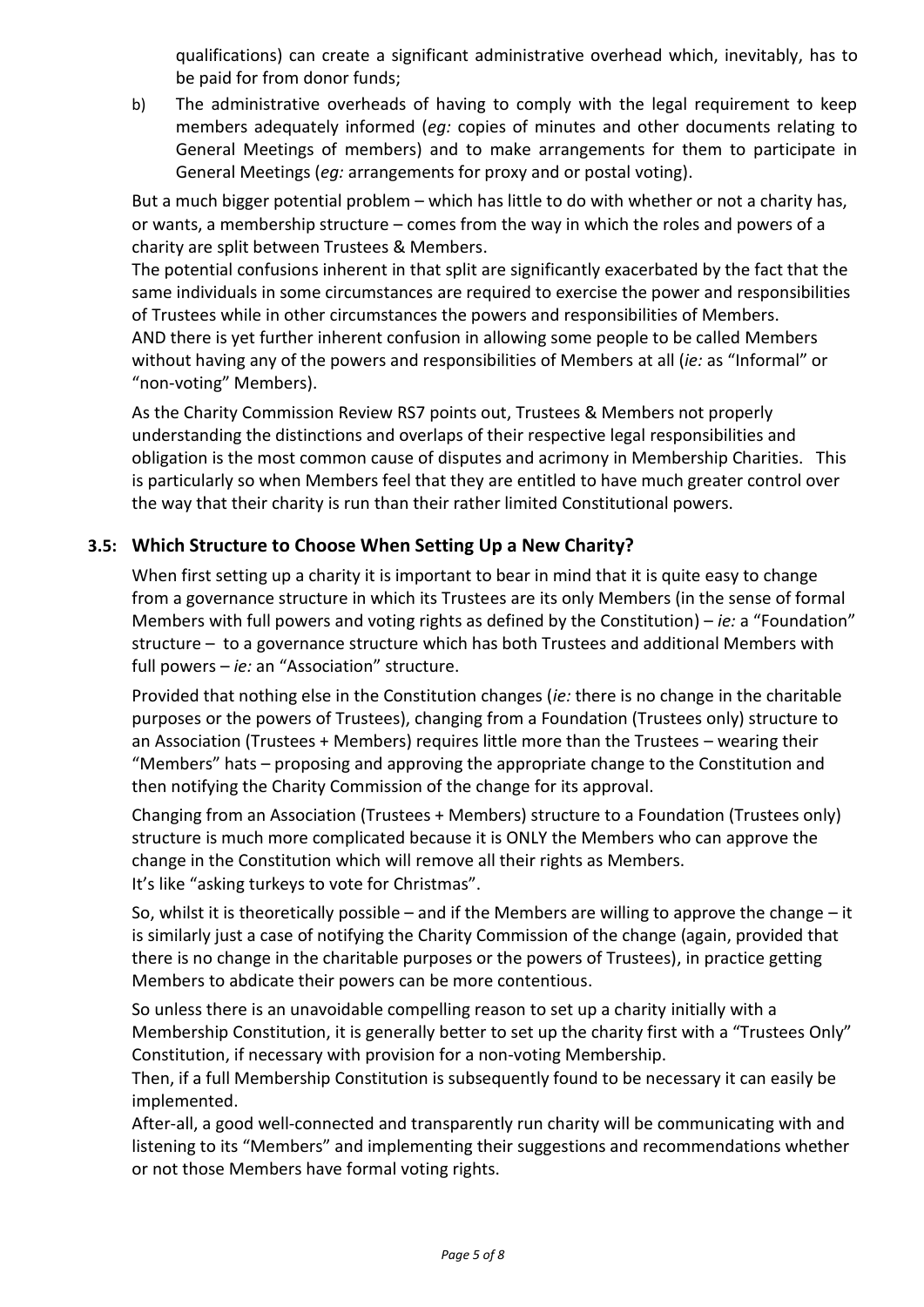## **4. Completing the Model Constitutions**

## **4.1: Which Constitution Does My Charity Need?**

There are three main types of Unincorporated Charities:

- a) Very Small Unregistered;
- b) Registered (Trustees only no Members with voting rights);
- c) Registered (Trustees & Members);

and two types of Incorporated Charities:

- d) Foundation (Trustees only);
- e) Association (Trustees & Members).

The Charity Commission provides model Constitutions for both Unincorporated and Incorporated Charities. They can all be downloaded from the website:

*<https://www.gov.uk/government/publications/setting-up-a-charity-model-governing-documents>*

### **4.2: Very Small (Unregistered) Unincorporated Charity:**

Suitable for charities with an annual income under £5000 that do not own a building or employ people and do not intend to register with the Charity Commission.

### **The sections in the model Constitution you will have to complete are:**

- 1: Name Enter the proposed name for your charity
- 2: Charitable Purposes Enter your proposed charitable purposes. See leaflet **2: Charitable Purposes** in this series for more information on what is required.
- 6(2): The number of members which must be present for a proper AGM (often known as the "Quorum"). Don't make it over-optimistically high or you may find that there are insufficient members at your AGM to be able to make any binding decisions.
- 10: The date on which the Constitution was approved by the founding Trustees. It is important that they ALL sign the Constitution. HOWEVER, it is suggested that you keep the number of founding Trustees reasonably small – not less than 3 and not more than about 8 (10 is the maximum allowed by the Constitution) – otherwise you will have difficulty in convening Trustees meetings.

Remember that everyone who signs the Constitution becomes a founding Trustee until the first AGM and therefore ALL share equal responsible for the running of the charity, even if they do not attend Trustee meetings.

Once the Constitution has been approved and signed by the initial group of founding Trustees (which cannot be larger than 10) you can then add as many members to your charity as you wish (see section 5 of the Constitution). Those subsequent members will be able to attend and vote at the AGM and stand for, and be appointed as Trustees as appropriate.

### **4.3: Registered Unincorporated Charity:**

Suitable for charities where the annual income will be over £5000 and are therefore required to register with the Charity Commission. They will typically:

- be relatively small in terms of assets, *eg:* may own small capital items like computers or small vehicles but not large assets like property or fleets of vehicles;
- have a membership of people with like-minded interests, *eg:* local residents, conservation issues; people who have, or are carers for people with, a particular medical condition;
- be run by charity trustees who will be elected by members or appointed to hold office for fixed terms;
- want to take account of the views of their supporters and beneficiaries as members;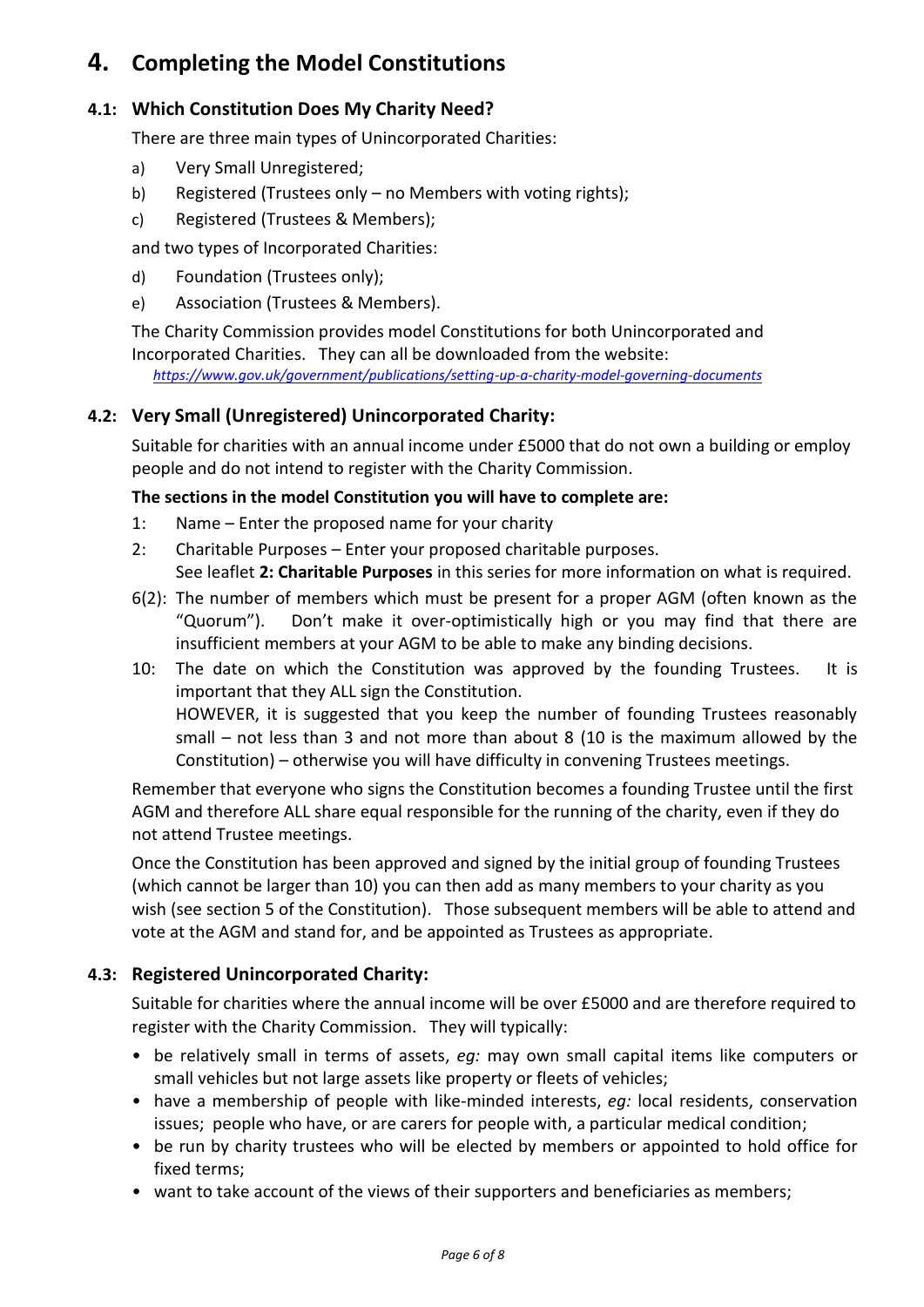• wish to carry out their work wholly or partly through the voluntary effort and contributions of its members.

Because a Registered Unincorporated Charity has no legal identity of its own, for the reasons given above this form of charity is NOT suitable for charities which will own significant amounts of property, will employ staff, or intend to enter into contracts to provide its charitable services to other organisations.

#### **The sections in the model Constitution you will have to complete are:**

The date on which the Constitution was adopted by the meeting founding the charity;

- 2: Name Enter the proposed name for your charity
- 3: Charitable Objects Enter your proposed charitable objects (*ie:* your charitable purposes). See leaflet **2: Charitable Purposes** in this series for more information on what is required.
- 12(2)(a): Quorum Enter the minimum number of members which must be present for a proper AGM. Don't make it over-optimistically high or you may find that there are insufficient members at your AGM to be able to make any binding decisions.

Signatures confirming the adoption of the Constitution at the inaugural meeting of the charity. The model Constitutions does not specify who should sign it. It is suggested that it be signed by ALL of the founding Trustees.

### **4.4: Charitable Incorporated Organisations (Foundation & Association)**

There are two separate model constitutions for Foundation CIOs (Trustees only, no wider membership) and Association CIOs (Trustees plus a wider membership), though the majority of clauses are common to both.

Other than "membership" there is no legal difference between the two. Both are "CIOs". A Foundation CIO can easily apply to convert its Constitution to the Association form to allow it to appoint members. In principle, an Association CIO can also apply to convert its Constitution to the Foundation form, but that necessarily involves all the non-trustee members agreeing to give up their membership rights and responsibilities.

### **4.5: Charitable Incorporated Organisation (Foundation)**

Suitable for charities regardless of level of income which do not require a membership with voting rights (*ie:* more than just the Trustees) but do require the protection provided by incorporation. They will typically:

- Have employees and/or contractors;
- Wish to enter into contractual arrangements with other organisations, either for the procurement of goods and services (*eg:* lease or ownership of premises for their charitable activities; rent of office accommodation; the supply of services such as telephone, broadband) or for the provision of their charitable services to third parties (*eg:* local councils or social services).

### **4.6: Charitable Incorporated Organisation (Association)**

Suitable for charities regardless of level of income which will have a membership with voting rights and require the protection provided by incorporation. They, too, will typically:

- have employees and/or contractors;
- wish to enter into contractual arrangements with other organisations, either for the procurement of goods and services.